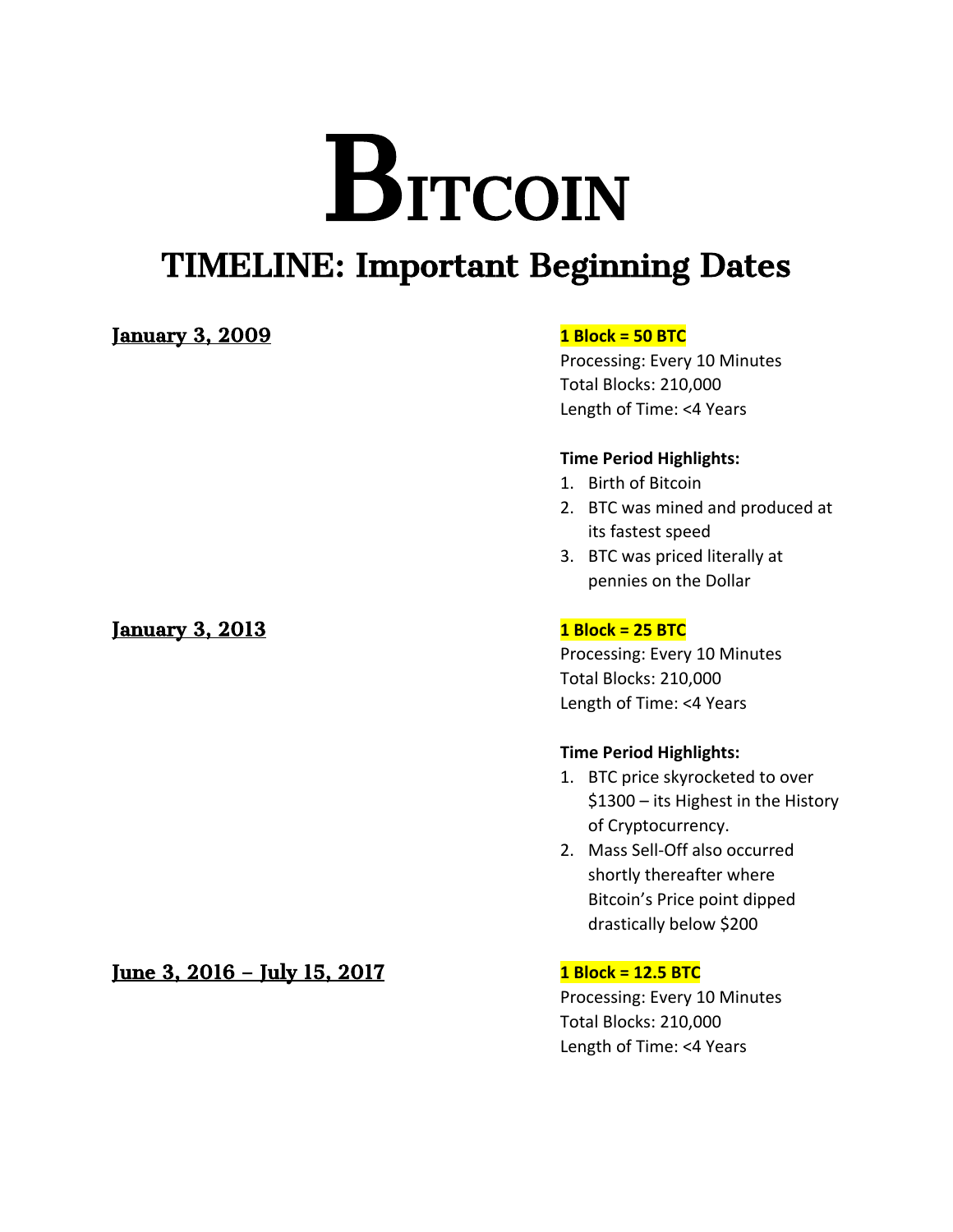# **Time Period Highlights:**

- 1. BTC price started to increase from \$600 - \$900 from the middle of 2016 to the end of that same year. Mind you, BTC was only priced at \$200 just a year prior in 2015.
- 2. In 2017, which is essentially the true 4<sup>th</sup> year (since BTC's last shift within the cycle of mining BTC where each BTC Block created was 24 BTC per block) but now within this cycle it has decreased by half at 12.5 BTC per Block. BTC price increased exponentially from \$1200 in the Winter… \$1800 in the Spring… \$2700 in the Summer… and in the now (July 2017) over \$4300 just before the Fall 2017.
- 3. As far as how the paradigm and algorithmic data sets, relating to the phenomenon of Bitcoin relates to Numerology, Numerics and coincidental Timing with Cosmology is concerned, the 2<sup>nd</sup> Bitcoin Shift (in the decrease of Bitcoin produced per Block from 25 to 12.5) has welcomed the coming and going of the "North American" coast-to-coast visitation of the Summer Solar eclipse. The next repeat sweep of the United by another Solar Eclipse Cycle will occur in the Year 2024 – one of the other highly-anticipated Bitcoin-Decrease-Per-Block Shifts after 2020.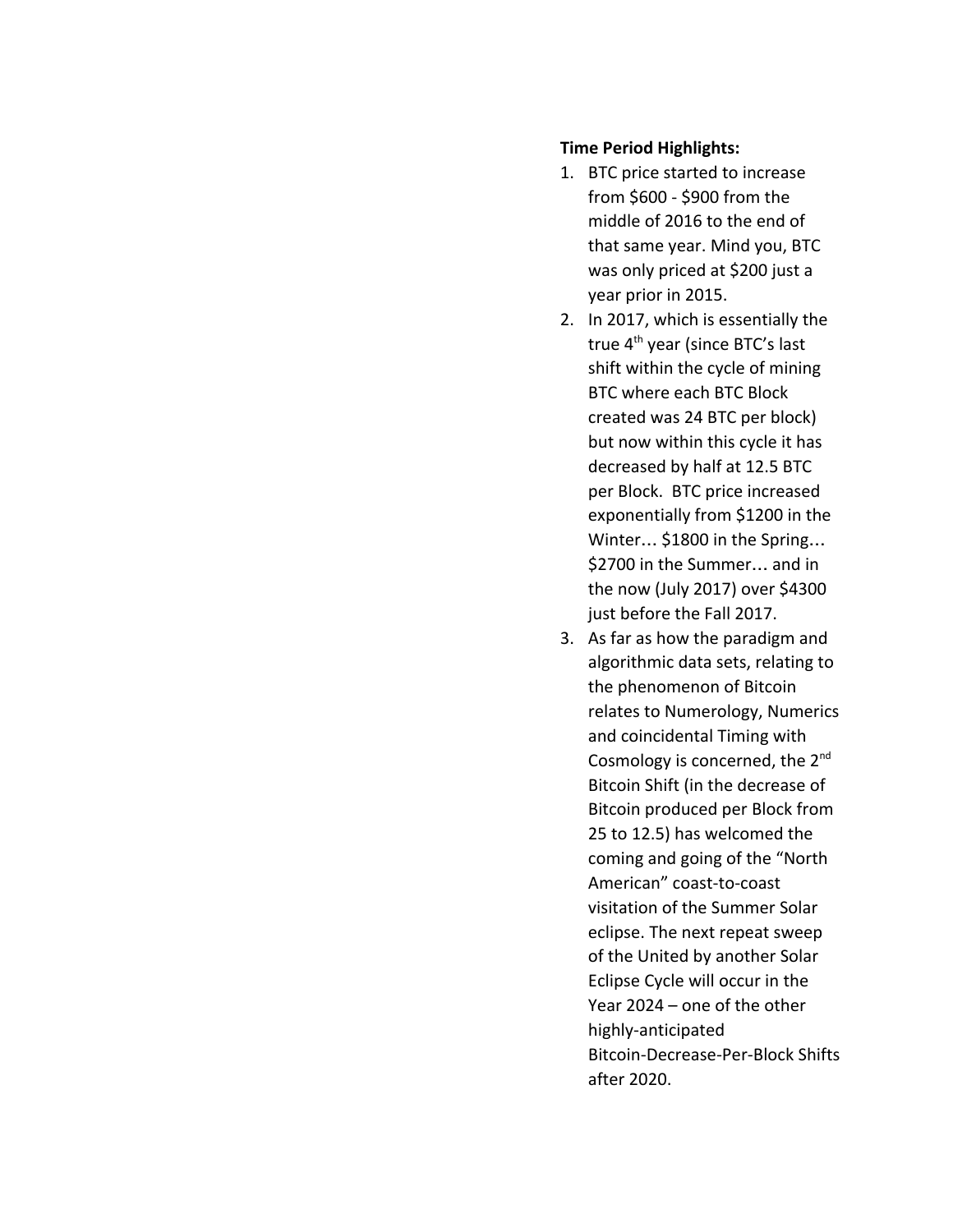# February 12, 2020

- 4. History was made within the World of BTC when Segwit was introduced as an upgrade to traditional BTC which later resulted in a hard fork where what was produced was BTC Classic and Bitcoin Cash. Before this BTC Upgrade, BTC was value-priced at \$2700.
- 5. As of 8/18/2017 (right after the fork), BTC is now at \$4300 where BTC has reached all-time high's
- 6. "Experts predict that BTC will reach \$5000 by Christmas 2017." Now, this was a prediction that was broadcasted during the publication of the first edit of this document. But the price-point of Bitcoin actually reached \$7900 during the historic CANCELLATION of the controversial Segwit2X Hard Fork on November 9<sup>th</sup>, 2017.
- 7. UPDATE: Experts predict that BTC will reach \$10,000 by year's end 2017.
- 8. According to the data sets discovered by Clif High (Developer of Web Bot Program), Bitcoin will range between \$13,800-\$15,000 by the end of the 1<sup>st</sup> Quarter 2018

# **1 Block = 6.25 BTC**

Processing: Every 10 Minutes Total Blocks: 210,000 Length of Time: <4 Years

# **Time Period Highlights:**

1. This is the next phase or shift in increasing Mining Difficulty to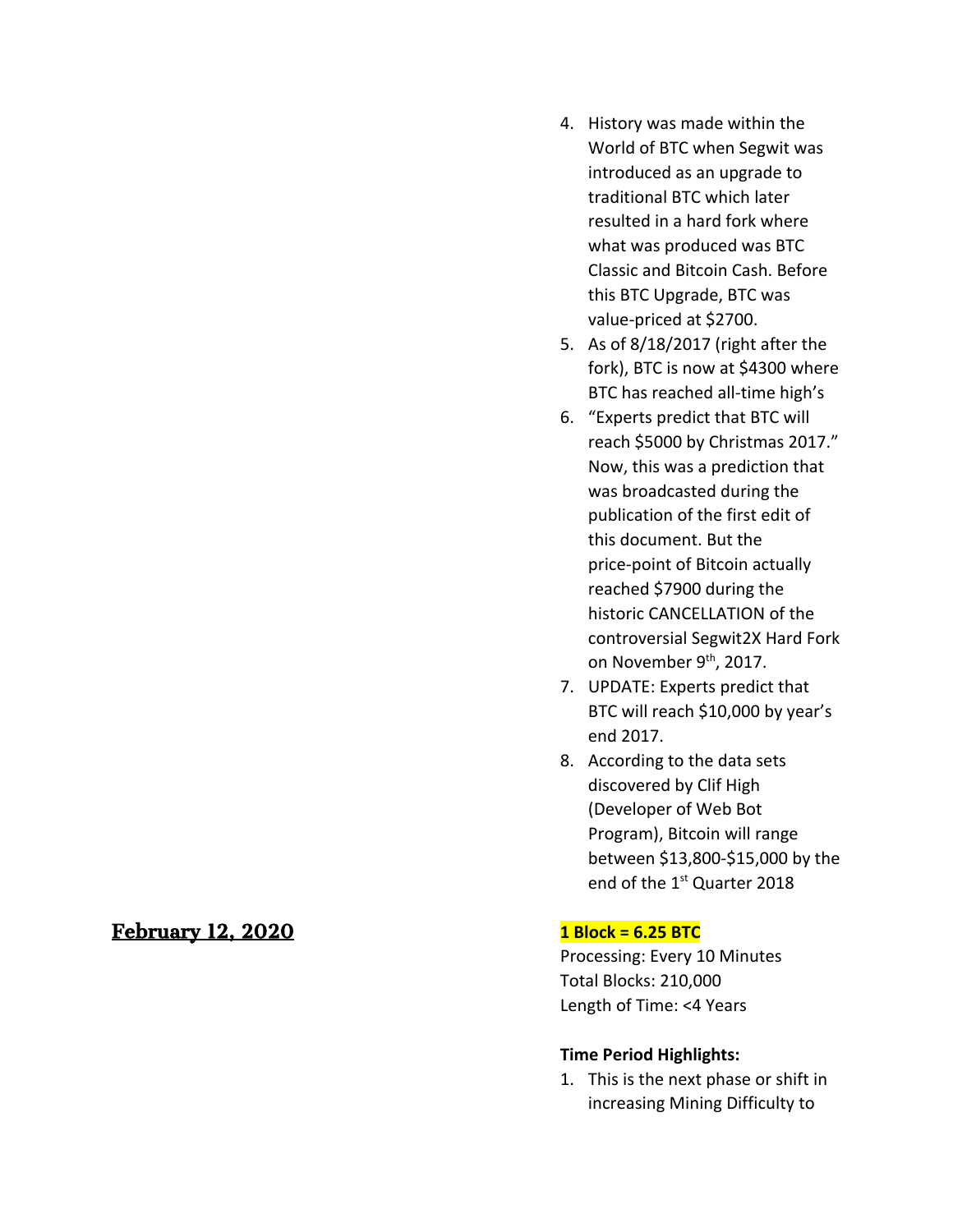June 3, 2023 – June 3, 2024 **1 Block = 3.125 BTC**

occur within the year 2020. If you hear News Buzz and increasing Crypto-Chatter about the Year 2020 (well) this is the reason why.

- 2. Just remember, the value of BTC increases (as it should) when the mining difficulty also increases due to the amount of BTC being produced per block is decreased by half once more from 12.5 per block to now 6.25 BTC per block. The amount of BTC being produced is now not meeting the global virally increasing demand.
- 3. It is well-anticipated that the price per BTC will increase parabolically by this time period.
- 4. There is a possibility that Bitcoin and the cryptocurrency space will reach mainstream status and world-wide adoption at or shortly after this timeline

Processing: Every 10 Minutes Total Blocks: 210,000 Length of Time: <4 Years

# **Time Period Highlights:**

- 1. The anticipated price of BTC, at this point within the cycle, is expected to reach between \$100,000 - \$250,000
- 2. Notice that each price hike in BTC Value has spiked exponentially between the beginning of each Mining Difficulty Shift where the